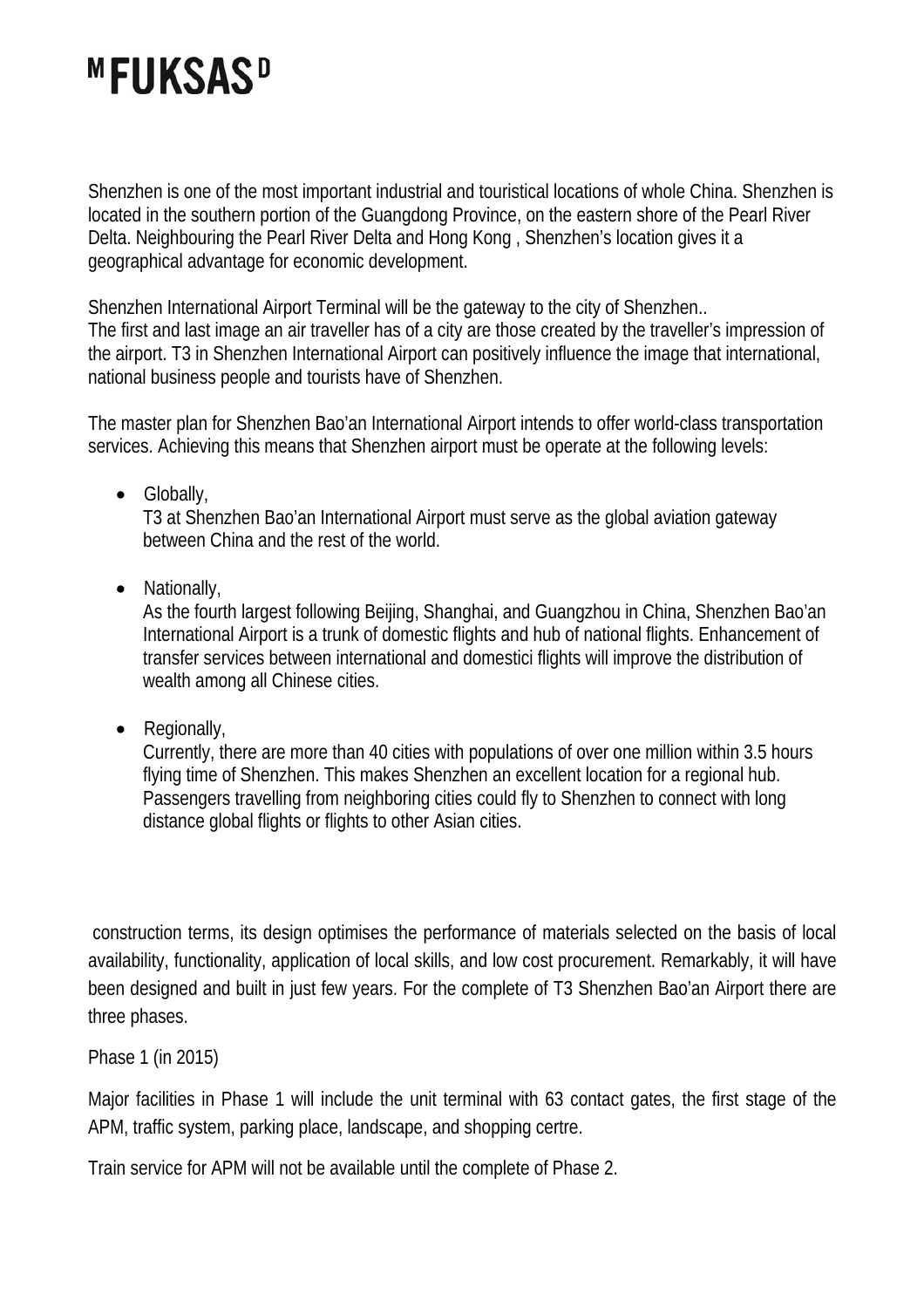# **MFUKSASD**

### Phase 2 (in 2025)

Expansion after Phase 1 will occur based on masterplan. During Phase 2, the first remote passenger concourse will be constructed to add gates and the satellite terminal with rail stations will be operational. This will require expansion of the APM.

### Phase 3 (in 2035)

Development of the airport's west side will continue until about 2035 when T3 Shenzhen International Airport will be fully constructed.

Phase 3 continues the demand driven development process. The satellite terminal will again undergo expansion and more remote concourse will be added during this decade. And also there will be expansion of Terminal head house. The volume of extension of Terminal head house is going to be glass façade with glass roof so that the extension of building can have continuity in terms of construction material. Consequently this way of extension can have merits not only for the aesthetic reason but also for construction.

Designed for maximum flexibility to cope with the unpredictable nature of the aviation industry, like its predecessors, it aims to resolve the complexities of modern air travel, combining spatial clarity with high service standards.

#### Terminal and Concourse

The passenger terminal and concourse constitute the major portion of the passengers' perception of an airport. Factors which affect passengers' impressions include processing times, walking distances, ease of orientation, crowding, and availability of desired amenities. Each of these has been carefully considered in developing the concept for the passenger terminal and concourse. The terminal is open to views to the outside and planned under a single unifying roof canopy. Natural light is coming through the skin that is double skins with pattern. The skin avoids direct sunlight to reduce energy consumption and creates elegant atmosphere. It makes the air travellers have marvellous impression with comfort.

#### **Terminal**

The plaza provides access to the baggage handling, departures and arrivals hall on the ground floor as well as to the cafés and restaurants, offices and facilities for business meetings. Void in the grand departure hall establishes not only a visual link between different levels but also the passages of natural light to the other levels. The grand departure hall has vast plaza with check-in counters that is brighten elegantly by the diffusion of light from the roof. This provides a pleasant waiting space with check-in desks, an information counter, car rental companies and airline counters. The mega-trusses are used to have this vast closed plaza.